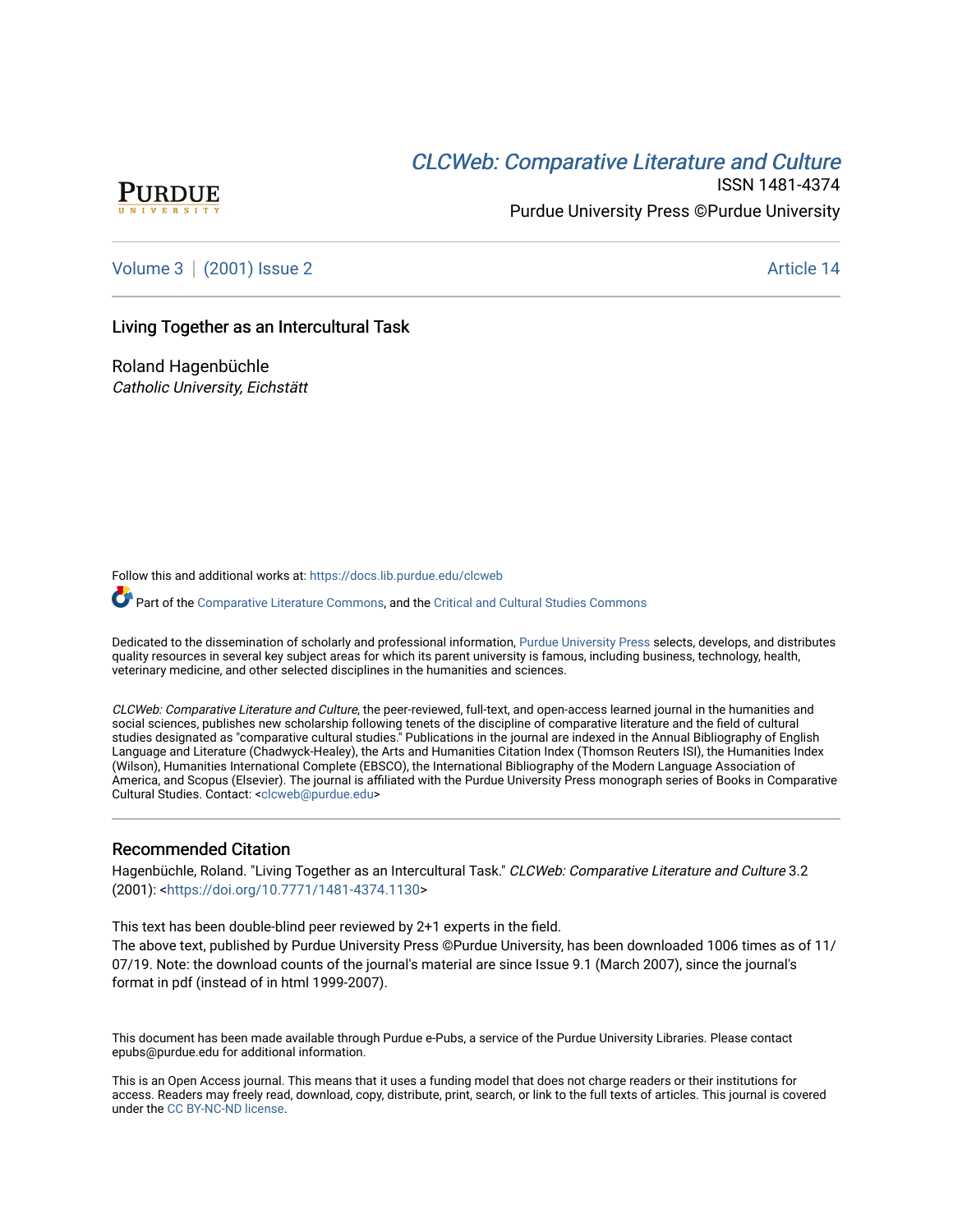$\overline{\text{PURDUE}}$  UNIVERSITY PRESS <http://www.thepress.purdue.edu>

# CLCWeb: Comparative Literature and Culture

ISSN 1481-4374 <http://docs.lib.purdue.edu/clcweb> Purdue University Press ©Purdue University

CLCWeb: Comparative Literature and Culture, the peer-reviewed, full-text, and open-access learned journal in the humanities and social sciences, publishes new scholarship following tenets of the discipline of comparative literature and the field of cultural studies designated as "comparative cultural studies." In addition to the publication of articles, the journal publishes review articles of scholarly books and publishes research material in its Library Series. Publications in the journal are indexed in the Annual Bibliography of English Language and Literature (Chadwyck-Healey), the Arts and Humanities Citation Index (Thomson Reuters ISI), the Humanities Index (Wilson), Humanities International Complete (EBSCO), the International Bibliography of the Modern Langua-ge Association of America, and Scopus (Elsevier). The journal is affiliated with the Purdue University Press monog-raph series of Books in Comparative Cultural Studies. Contact: <clcweb@purdue.edu>

#### Volume 3 Issue 2 (June 2001) Article 14 Roland Hagenbüchle, "Living Together as an Intercultural Task" <http://docs.lib.purdue.edu/clcweb/vol3/iss2/14>

Contents of CLCWeb: Comparative Literature and Culture 3.2 (2001) <http://docs.lib.purdue.edu/clcweb/vol3/iss2/>

Abstract: In his article, "Living Together as an Intercultural Task," Roland Hagenbüchle explores the multi-faceted challenges we face in a multicultural world. At the same time, he refers the reader to a survey of recent studies indispensable to an informed investigation of this topic. After analyzing the various options for coming to terms with life in multicultural societies and paying special attention to John Rawls' global model of justice as fairness and Martha C. Nussbaum's concept of a good life (based on the capability model), Hagenbüchle advances the transcultural concept of personhood as a non-hegemonic starting point for a dialogic intercultural exchange. Surprisingly enough, the correspondences of values among otherwise widely differing cultures tend to converge in the form of a common human ethos, thus strengthening our trust in a peaceful coexistence of peoples and (hopefully) laying to rest the ghosts of an inevitable and close-toapocalyptic "clash of civilizations" (Huntington).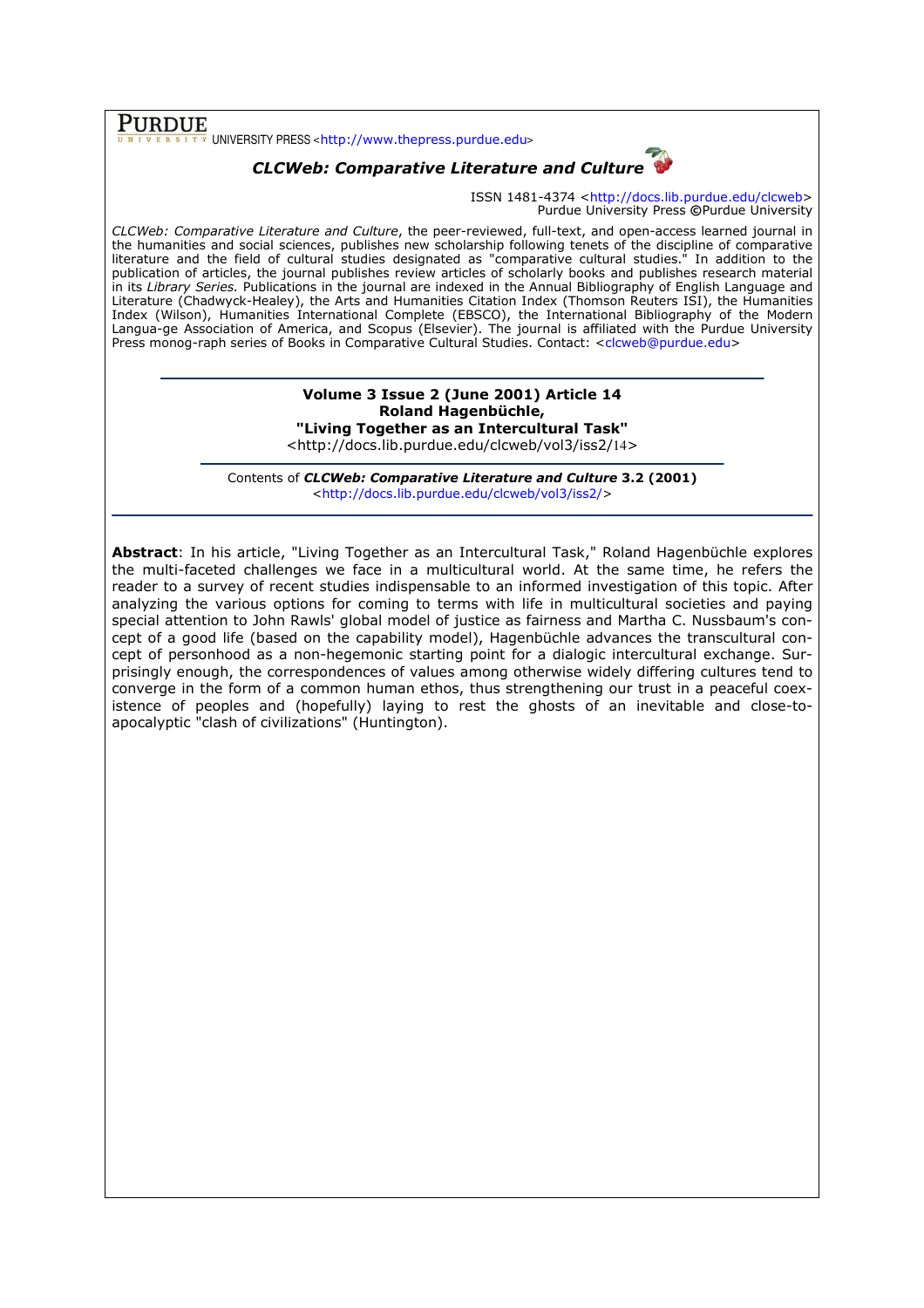# Roland HAGENBÜCHLE

## Living Together as an Intercultural Task

Negotiating the coexistence of diverse cultures, ethnic groups, races, and religions has become one of the most urgent challenges at the beginning of this new century. Should this issue remain unresolved, smoldering and open conflicts in the political as well as the private sphere will be inevitable. While intraculturalism, demographically speaking, has already become a reality in many countries, a relatively large number of thinkers, politicians, etc., doubt the desirability of interculturalism. If, as is argued by cultural relativists, each culture maintains its own value system -- and that it cannot adequately be understood from an external perspective -- then all cultures, like religions, can equally claim the right to acknowledgement and to the inviolability of their respective identities. The right to be different is elevated to the status of principle. Equality becomes a matter of equal value, which renders any critique of cultural norms impossible, resulting in what Melford E. Spiro calls "moral cultural relativism," a concept which Richard Rorty has criticized from an epistemological point of view (159). Pure heterogeneity, which, according to Lyotard, constitutes the hallmark of postmodernism, would thus also characterize the relationship between cultures. Intercultural communication would consequently be detrimental (see Abou 1995, 93; Abou 1986, 47-82).

From a relativistic perspective, any form of acculturation is neo-colonial in nature, resulting in "ethnocide" or "deculturation." The loss of one's own culture and accepted value system must - unless replaced by another -- lead to the dissolution of one's own traditional social order. As proven by military upheavals in different cultural regions, such apprehensions are not unfounded. Ethnologists such as Lévy-Strauss therefore advocate a careful negotiation of intercultural relations - and this does not refer to "exotic" cultures alone (qtd. in Abou 1995, 27; see also Kuper 243). Paradoxically speaking, the attempt to understand the Other, as Barbara Whitmer has recently demonstrated, often has the opposite effect of creating mutual hostility. Bassam Tibi, for example, laconically states that people are more likely to wage war on neighboring countries than on distant ones. Gregory Bateson and Jürgen Rüesch point out that people who have different but complementary "universes" are able to cooperate successfully even without understanding the other's universe -- in fact, any efforts to this effect may even result in a failure of communication (Bateson and Rüesch 234-35). And Martin Buber views Urdistanzierung as a central prerequisite for any relationship since one can only enter into a relationship with a distant Other (i.e., an Other recognized as separate from oneself) (Buber 412-16). As a result, Tzvetan Todorov regards modes of communication without sufficient distance between dialogue partners as damaging since they tend to homogenize cultural diversity. According to Todorov, the homogenization of cultures, currently heightened by the developments of mass culture and global commerce, results in nothing less than a death sentence for humankind (qtd. in Abou 1995, 28). For the most part agreeing with this pessimistic conclusion, Ninian Smart cautions against "bulldozing" individual cultures in the midst of our current euphoria over globalization (372; see also Clifford 36-37, 45-46). In T.S. Eliot's words: "'a world culture ... would be no culture at all. We should have a humanity dehumanized'" (qtd. in Kuper 38-39).

Despite our substantial efforts to safeguard the variety of species we are not doing enough to safeguard the variety of cultures. Christopher Bliss, for example, criticizes the World Bank for not sufficiently considering the destructive effects of their actions on existing lifestyles in developing countries (Bliss 431-32). The loss of this cultural variety would rob us of the opportunity to learn more about ourselves and to critically rethink our own cultural paradigms through intercultural comparisons (see Smart 371). Establishing an identity of their own no doubt still has priority for hitherto marginalized and developing countries. The movement of Négritude (criticized by Fanon and others as a product of Western thought) presents an instructive example. Curiously enough, the West itself rejects ethnocentrism while encouraging it in non-Western cultures - probably owing to a sense of guilt -- without considering the long-term consequences (Abou 1995, 28).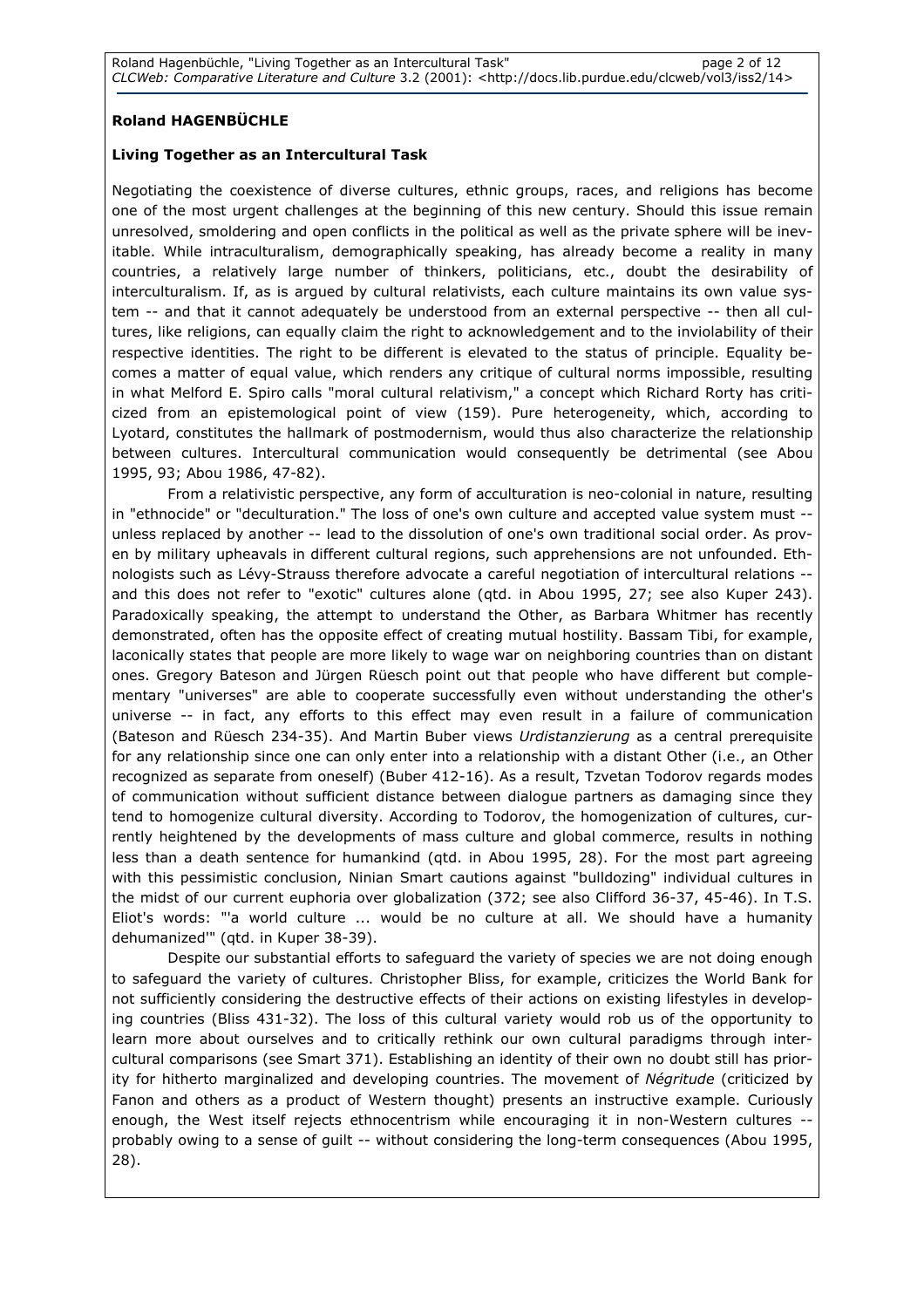Selim Abou and others have pointed out that productive intercultural relations can only be formed with the help of a universally valid normative order (Abou 1995, 29, 79-80, 83-85). Even "freedom" -- the basis and prerequisite of all other values -- loses its meaning without a normative horizon of values (Woody 301). Strict relativists, however, reject such an approach as essentialist -- yet this would also invalidate the basis for human rights. Furthermore, as James Clifford states, even anti-identity discourses cannot do without terms like "culture" and "identity." Yet there have been recent attempts to abandon the concept of culture altogether. Even though Clifford himself insists on preserving the idea of culture and its differentiating function, he, like Homi Bhabha, strives for a "hybrid collective identity" -- without, however, testing its viability (182).

Walter Benn Michaels's Our America has recently complicated this discussion by equating factually "culture" with "racism": "The modern concept of culture is not ... a critique of racism, it is a form of racism" and again: "Without racial identity, there is no cultural identity" (qtd. in Kuper 240-41; see also Hall 89-136). Within Michaels's "negative dialectic," even anti-racism becomes racism. Yet Michaels fails to consider the highly destructive cultural consequences of racist ideologies. The reason for such a reversal of values is obvious. For Michaels, there exists no normative horizon upon which values can be based. Without such a basis, however, dialectical thinking inevitably slides into an infinite regression. Yet it not only constitutes faulty dialectics, it is also politically irresponsible to operate with "inverse racism." Michaels could have learned from Lévy-Strauss that someone can only be criticized as a "barbarian" (or "racist") if he or she believes in "barbarianism" (or "racism") and behaves accordingly (qtd. in Kuper 243). Bassam Tibi rightly cautions against discrediting the advocacy of cultural norms as cultural imperialism or racism (Tibi 8). And Clifford agrees: "there is no reason to assume that crossover practices [or hybrid identities] are always liberatory or ... that an autonomous identity or national culture is always reactionary" (10).

## The Problematics of Multiculturalism

In the wake of migrations owing to economic or political reasons, even European societies have turned multicultural during the past few decades. Today, most countries exhibit a multicultural demographic make-up. People of diverse cultural, national, ethnic, racial, and religious backgrounds live -- more or less peacefully -- together (the Balkan states constitute an unfortunate exception on the old continent). Yet the number of immigrants admitted by different European countries varies widely. Except for Switzerland, Germany has accepted the highest number of immigrants in relation to its overall population whereas France, Great Britain, Ireland, and Italy (the last two are countries whose number of emigrants is one of the highest in the world) practice a restrictive immigration policy and allow only small numbers of immigrants into their countries. Holland and Finland have almost completely resisted these demographic shifts.

Multiculturalism in the sense of a multicultural lifestyle, currently propagated as a social model, is a construct of Western academic theory, akin to the postmodern "plurality of subjectivity" (and the "patchwork self"). Enthusiastic postmodernist claims to the contrary, a multicultural existence is by no means easy to realize (see Hollinger; Hagenbüchle, "From Common" 71-77). In fact, as Samuel P. Huntington observes, it is destructive. If one were to believe Félix Guattari, it results in a schizophrenic existence. Whatever position one may take, multiculturalism has already become a reality in many ways, a fact requiring a new mode of subjectivity. In "Das Subjekt als Grenzgänger" I argue that, under certain conditions, a multicultural existence may not only be possible but, as will be the case in the future, necessary. This, however, presupposes a new way of thinking and an attitude that we have not practiced enough so far, if at all. In short, multicultural societies are characterized by their valorization of a variety of lifestyles, concepts of the world and mankind, and their attempts to establish a social order based on "equality," "tolerance," and mutual "respect." Since Charles Taylor's particular blend of Canadian perspectives of multiculturalism, "respect" and "tolerance" have been elevated to form the ethical basis of multicultural societies. Yet whether a productive foundation has really been gained remains doubtful. We still have to determine, for example, to what extent "tolerance" is a justifiable response to intolerant and aggressive behavior, and in what way "respect" (in the sense of acceptance) can be demanded vis-à-vis a social system that fundamentally violates one's own values. In the context of intercultural conflicts of values, "tolerance" and "respect," evidently, fail as normative guidelines, both in the public as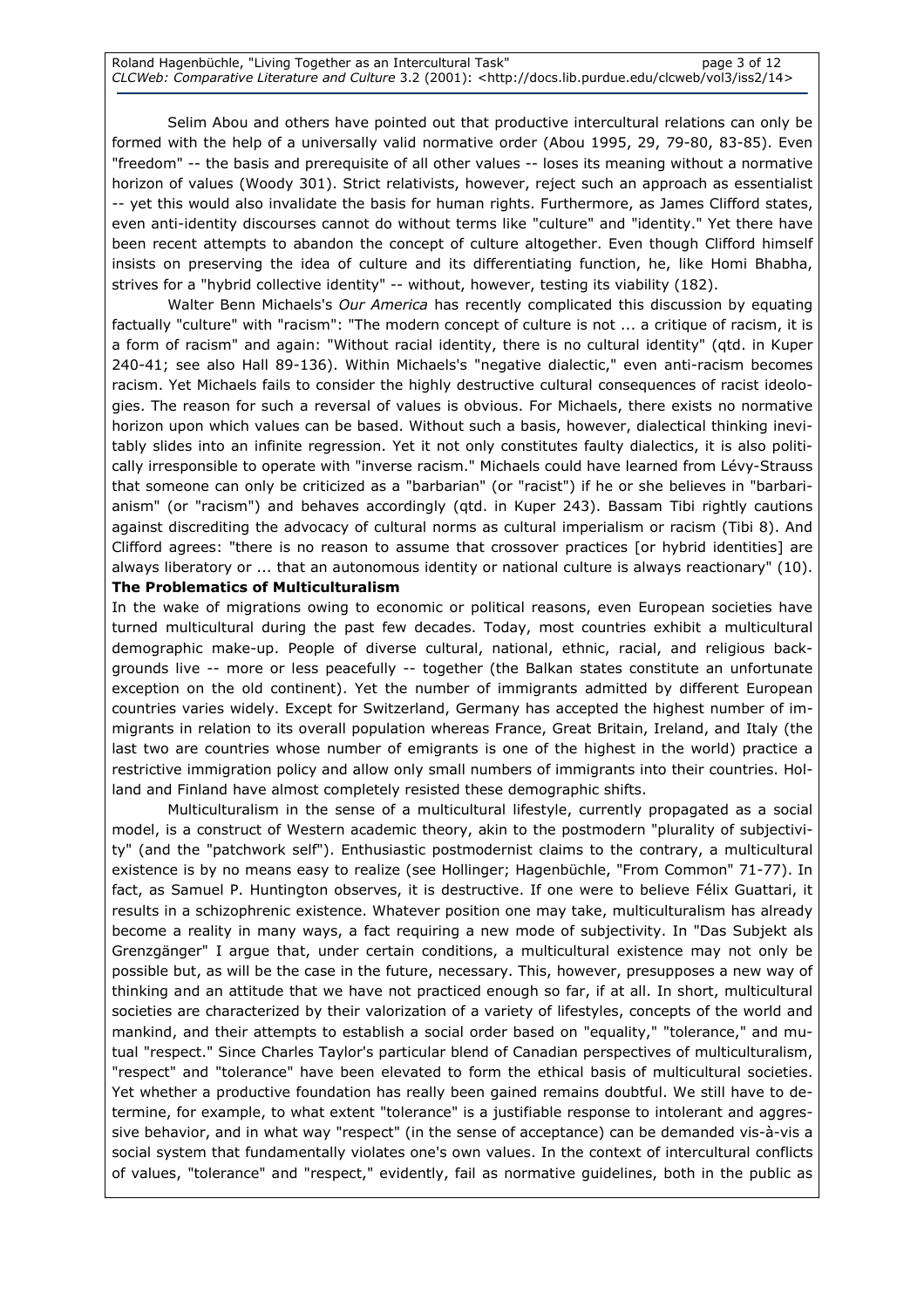well as the private sphere. To practice tolerance and respect in a meaningful way requires reciprocity as well as the development of a shared horizon of values that allows for a precise definition and critical assessment of the boundaries of these concepts. In this regard, Taylor still owes us a convincing answer (see also Kuper 236-37).

Tolerance proves to be useless -- in fact highly detrimental -- if merely employed as a political catchword, a catchword similar to solidarity, which is often conveniently used by politicians eager to promote their own agenda by attempting to portray their opponents as "intolerant" and "lacking in solidarity." In my opinion, this kind of rhetoric is repulsive in its abuse of elementary ethical terms. It is morally altruistic in language, but politically egotistical in action. It is this kind of rhetoric that turns into mere slogans the very value systems that should form the ethical basis for a peaceful coexistence. Furthermore, the "mediatization" of political culture has reduced politics to a public spectacle. There remains little room for a critical discussion that might open up the possibility for self-criticism.

For postmodernists, the concept of culture is an exclusively pluralist one (see Kuper 23- 46; 59-63). Yet the valorization of cultural diversity -- in the sense of a radical equality of all cultures -- prevents any form of critical engagement, thus contradicting the notions of a universally valid reason or a binding ethical norm. Even though acknowledging the existence of multicultural societies, Mark R. Amstutz therefore strongly rejects "cultural relativism" as an inappropriate and ethically unacceptable theory "because it is impossible to live with the doctrine's severe consequences." For Amstutz, as for other critics, relativism is "intellectually indefensible" (Amstutz 1- 12). Attempts to overcome, at least in part, the contradictions inherent in multiculturalism are usually based on the principle of human rights, which is deemed indispensable for guaranteeing the dignity and self-respect of humankind. At this point, however, the problems start, as there is no agreement on these rights' range of validity. They are questioned whenever they are in conflict with one's own ethical, religious, or sociocultural value system, or whenever they run counter to a government's national self-interests. In such cases, a person's dignity and self-respect is annulled without further explanation -- as if the Human Rights Declaration of the UNO never existed. Drawing on numerous examples, Amstutz demonstrates the extent to which the political pursuit of power and economic egotism have repeatedly undermined ethical principles. The USA is counted among the biggest global sinners of this kind, as suggested, for example, by Ahmed Rashid's analysis of their involvement in the rise of the Taliban.

Following Marx and Lyotard, Ralf Dahrendorf has identified the agonistic element as the determining quality of postmodern society. As numerous warlike disputes demonstrate, this largely also applies to the relationship between cultures. Unfortunately, however, this conflict model does not take into account a culture's quality -- thus preventing a necessary and fruitful competition between diverse cultural forms (Sen 1999, 54-86). Anthony Giddens has highlighted the postmodern tension between tradition and cultural value: "A post-traditional order is not one in which tradition disappears -- far from it ... Traditions have to ... become open to interrogation'" (qtd. in Smart 372). Seen from a comparative perspective, two criteria are of special importance: 1) Which culture provides better protection for the basic existential needs of human beings (this includes John Rawls's "primary goods," such as one's livelihood and security as well as social self-esteem [348-52])? and 2) Which culture provides better opportunities to realize the "good life" (Sen's "capability set" 1999 74-110; see also Nussbaum's discussion of basic necessities and capabilities in Gerechtigkeit 187-226)?

In the West, there exists a strong interest in non-Western -- especially Eastern -- notions of spirituality (e.g., Buddhism or Islam). Yet as soon as social interaction interferes with one's individual private space, the other culture can no longer be accepted as equal. The differences in religious and social norms, especially in the context of family structures, seem impossible to overcome quickly. Even without assuming an explicitly feminist stance, one has to note that the role of women inevitably proves to be an interculturally contentious issue, as is the method of child rearing and education. In concrete situations, abstract theories of living together, including the principles of tolerance and respect, lose their seemingly incontestable validity. To deal with such value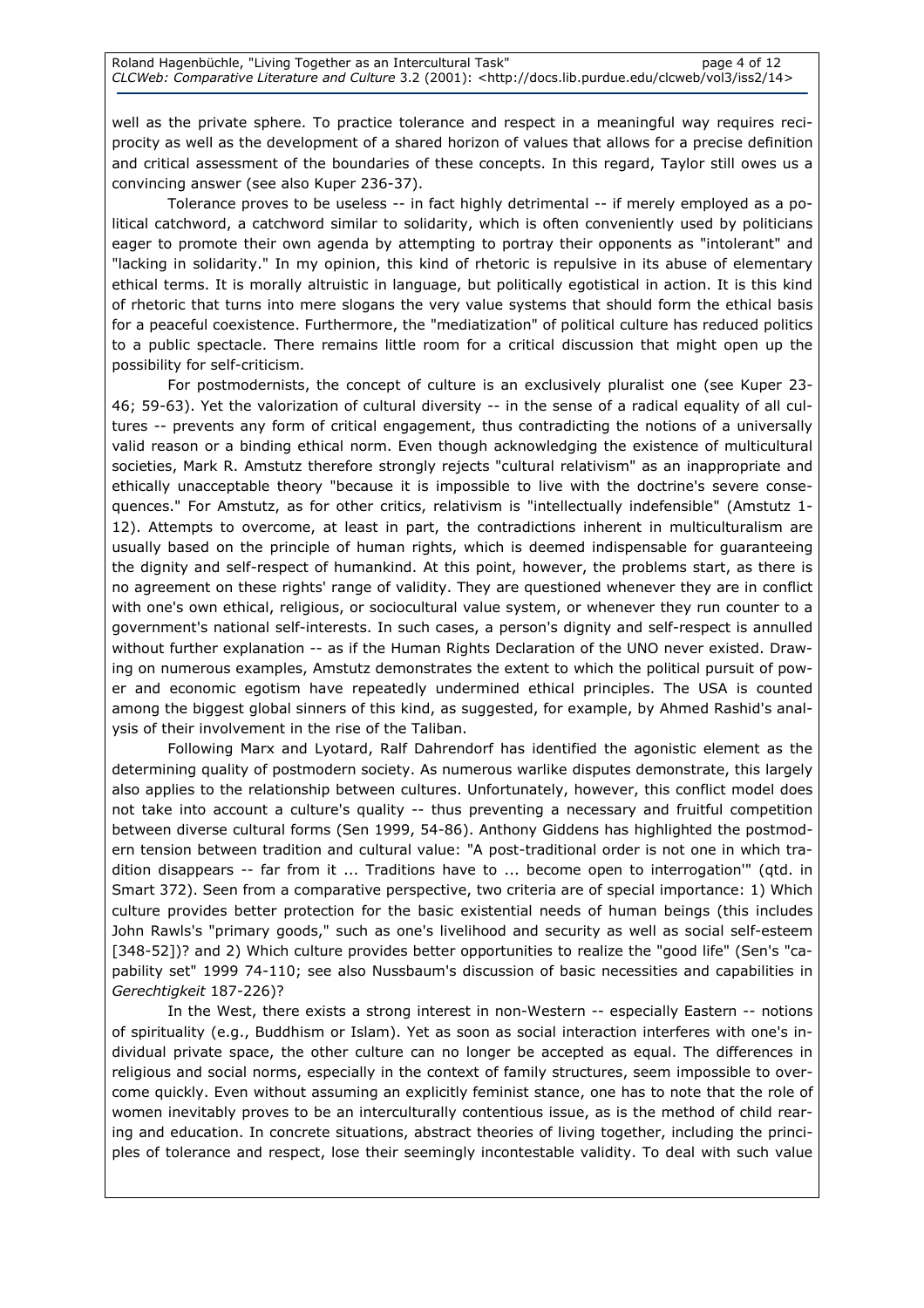conflicts in a peaceful manner requires a transcultural standard for decision making. John Kekes has offered some highly relevant suggestions in this context.

#### Suggestions for Solutions

Contrary to Samuel P. Huntington's The Clash of Civilizations and the Remaking of World Order (1996), a study insistently cautioning against the dangers of intercultural conflict, Bassam Tibi, in Der Krieg der Zivilisationen: Zwischen Vernunft und Fundamentalismus (1995), proposes ways to bridge cultural gaps without downplaying the differences inherent in different value systems. Huntington's study is based on a political realist's estimate of global spheres of conflict. Tibi, on the other hand, employs Kant's principle of reason while at the same time calling for institutional protection against practices that violate human rights (134-41). His cogently argued book proves to be the most balanced discussion of these problems to date. In contrast to Huntington, whose analysis needs to be understood as provocative warning, Tibi offers concrete suggestions for solving intercultural conflicts. His, in the best sense of the word, enlightening and emancipating stance is courageous and forward- looking (35-44). Jan and Aleida Assmann's brilliant and original essay in Kultur und Konflikt goes in a similar direction. Instead of a "theory of mutual understanding," Assmann and Assmann develop a "praxeology of understanding" in the sense of a "mutual arrangement." The Assmanns' studies are indispensable -- as are Tibi's works -- for a deeper understanding of cultural processes. Further, Jürgen Habermas's proposal of a non-hegemonic discourse as a means to avoid or solve conflicts could very well be a worthwhile basis for intercultural communication. At the same time, it would require a willingness on the part of all participants to accept the best argument. Yet there are very few examples of solutions accomplished on the basis of dialogic argumentation alone, without external institutional pressure. Apart from the fact that the achievements of the European Enlightenment have long been lost, as the terrible events of the past century have shown, we are far removed from a global Enlightenment. In this context, the Habermasean model -- while remaining a respectable outline -- proves impractical in its utopian goal. Recently, Otfried Höffe's "Eine föderale Weltrepublik" (1999) presented a detailed proposal for a supra-national institution, which deserves attention beyond the discipline of philosophy. The fact that, under current political circumstances, this proposal has little chance of being realized, in no way diminishes Höffe's contribution.

In his "Oxford Amnesty Lecture" (1993), entitled "The Law of Peoples," John Rawls sketches a globally acceptable legal basis apt to guarantee a minimum of individual freedom and safety. He believes that his project "Justice as Fairness" may be acceptable for non-Western and even non-liberal (e.g., theocratically governed) states. In his analysis and evaluation of this suggestion, Patrick Hayden comes to the conclusion that, ultimately, Rawls's model is not universally applicable and, even more problematically, that Rawls's treatment of human rights borders on cultural relativism (for another critique see also Hoffmann). It is true that Rawls's terms of "freedom" and "equality" allow for different meanings in the context of different forms of government and that he leaves sociocultural and religious norms untouched even if they violate the "Declaration of Human Rights" of 1948. At the same time he insists on a few (in his view) generally acceptable fundamental rights, so-called "primary" rights or negative freedoms (the right to be free of enslavement, of torture, etc.). He excludes, for the most part, the positive freedoms at the core of Human Rights (especially Article 1) in order to avoid potential conflicts with non-Western cultural norms or the charge of neo-colonialism.

If measured against practical utility and applied to the current discussion between radical proponents of Islam and political reformers intent on improving the position of women in Morocco, for example (see Hungtinton 2000, 5), the weaknesses of this model become apparent. Rawls's "The Law of Peoples" fails to offer help in two areas: first, with respect to men's infinite possibilities to turn a woman out of their house; and second, with respect to women's financial compensations for agreeing to a polygamous family life. In fact, the model does not even indicate which direction the position of women in this country (90% of whom are illiterate) might take -- a position in dire need of reform from a human rights perspective. Rawls could have heeded Rousseau's suggestion of adapting national laws to common principles of humanity (qtd. in Abou 1995, 43). Yet for Rawls, it is the different cultural and political value systems that maintain primary validity.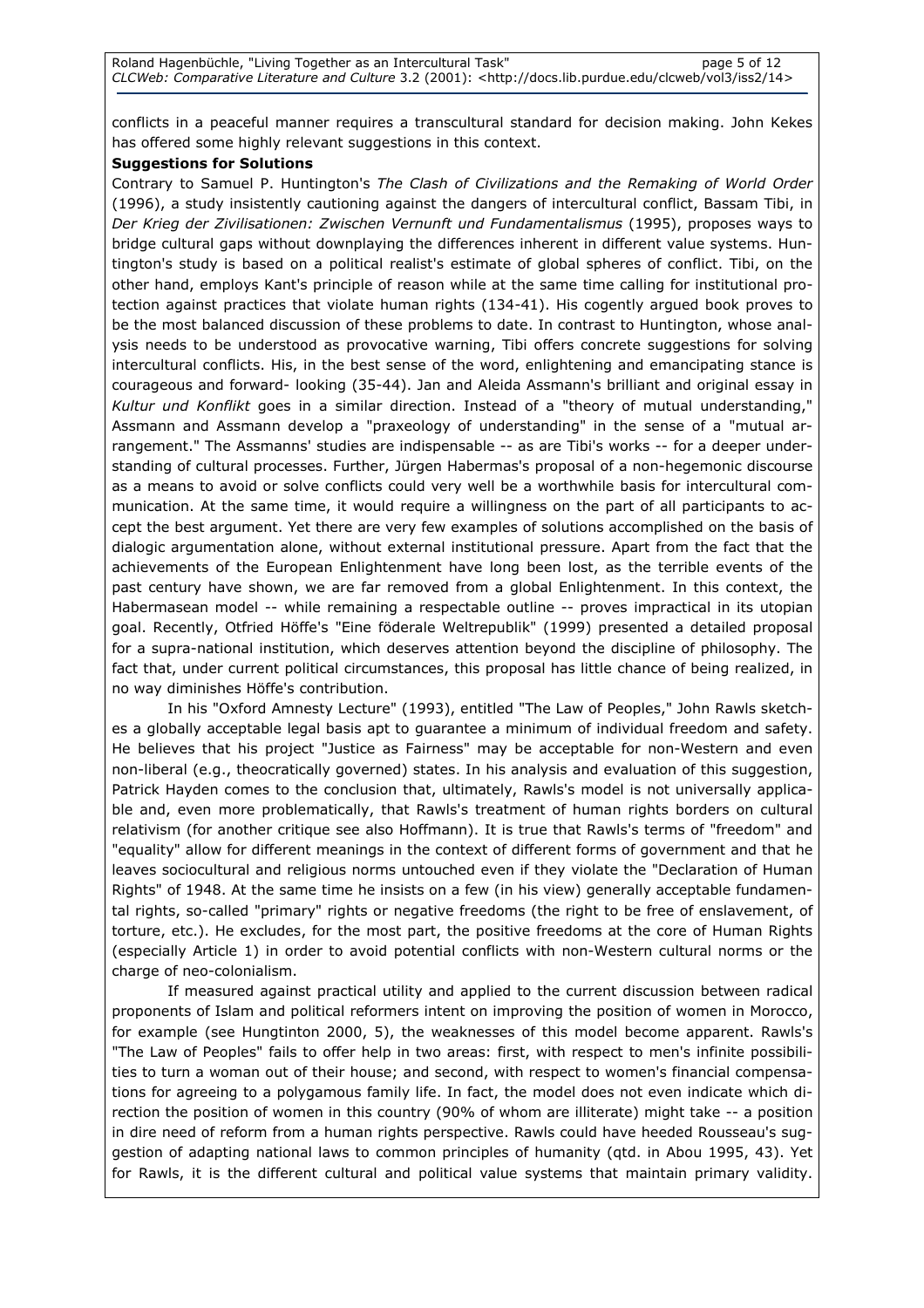Since human rights have to be adapted to those systems, individual freedoms -- depending on the respective culture and type of state -- are substantially restricted. The question then remains whether Rawls's pragmatically prompted concession of tolerance toward other cultures is not too high a price to pay.

Although "The Law of Peoples" deserves respect as a first step toward a global legal order, the answer must needs be in the affirmative. Rawls's list of negative freedoms would admittedly constitute significant progress if implemented, yet deprivileging human rights in favor of traditionally established cultural and political norms would render the latter unamenable to external criticism, thus rendering possible changes unlikely for generations to come. To posit an adaptable, changeable legal basis seems to be highly problematic since other cultures are initially excluded from contributing to formulate this basis -- despite the possibility of later adjustments. Irrespective of its ultimate form, a universal legal order should be envisioned as a goal rather than posited as a point of departure; that is, we should concentrate on first working out a transcultural understanding of legal actions and values in mutual dialogic exchanges (see also Nussbaum 1999, 196, 240). The idea of a united humanity needs to grow with time; it cannot be decreed (Schleißheimer in a personal letter to the author, 22 March 2000; Smart 371-72). Only in the course of a joint effort to realize such a project can a feeling of partnership develop.

Contrary to all objections, human rights still remain an ethically and politically promising attempt to acknowledge cultural diversity without simultaneously slipping into a radical relativity of norms that would inevitably lead to totalitarianism. The experiences of the last decades vividly demonstrate the difficulties involved in practicing human rights; numerous studies on this issue have been published. Yet this must not prevent us from promoting fundamental values stemming from a developed notion of the human being. This is not a primarily theoretical postulate but an eminently practical concern, increasingly shared by developing countries due to their painful experiences whose implications for their own existence, contrary to Lee Kuan Yew's thesis (qtd. in Sen 1999, 151-52), they certainly understand. Amartya Sen thus strongly contradicts Lee's claims that the poor of developing countries show no concern for democracy and human rights (Sen 1999, 151-52).

Together with other second nations and developing countries, it is China, in particular, that has repeatedly criticized the universal claim to human rights as Eurocentric or Euro-American neoimperialist (the issue was raised in the "Bangkok Declaration" and during the succeeding UNO human-rights conference in Vienna, 1993, in this form [see Davis, "Chinese" 3-24; Loh 145-87]). If analyzed closely, especially in the context of the changing policies of various Western governments, it becomes evident that human rights often constitute an arbitrarily applied instrument of political power. It is sad, in fact even tragic, that Europe and the USA are incapable of a political action in accordance with their high moral traditions. On the other hand, the second nations' and developing countries' reservations indicate that a -- for them -- eminently important issue is being thwarted by dictatorial regimes and national self-interests. Wolfgang Schmale has presented a detailed study of these issues in Human Rights and Cultural Diversity (1993).

These and similar objections raised against human rights do indeed highlight the necessity to find a different solution without, however, questioning the principle itself. In Menschenrechte und Kulturen (1995), Selim Abou put this very poignantly: "Human beings are not just legal subjects but also beings who demand recognition, acceptance, and love"; in other words, they are also "persons" (Abou 1995, 29-34). As shown by my historic-systematic introduction to the twovolume Geschichte und Vorgeschichte der modernen Subjektivität (1998), it is hardly an exaggeration to state that the entire Western history of ideas -- from classical antiquity to the present times -- amounts to a definition and redefinition of the concept of "personhood"; even postmodernism is no exception (Hagenbüchle Geschichte, 1-80, especially 76-77; see also Hagenbüchle "We are All," 1-36). The principle of human rights likewise finds its ultimate justification in the notion of "personhood."

Agreeing with Amartya K. Sen, and echoing Aristotle, Martha C. Nussbaum proposes a "conception of person" grounded in "central human capabilities" (Cultivating 190). While accepting the validity of some of Rawls's "primary goods," Nussbaum considers the opportunity to make full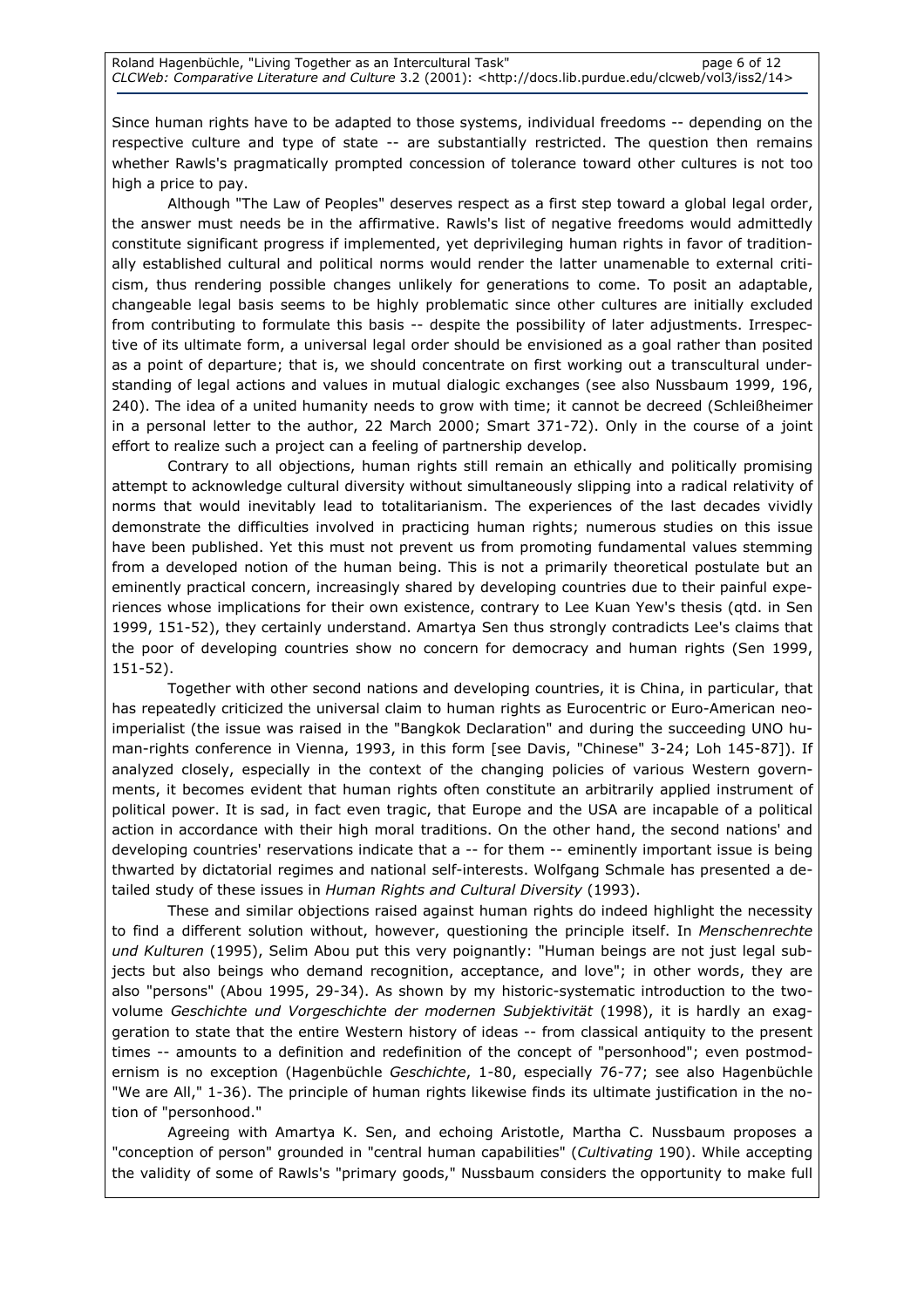individual use of these primary goods -- rather than human rights (as guaranteed by the constitution) -- as a prerequisite for a "good human life" defined as the opportunity to develop into "full personhood." To prevent someone from utilizing these primary goods is tantamount to preventing him/her from fully achieving "personhood" and thus disregards human "autonomy, dignity, and emotional well being" (Cultivating 204). Nussbaum (following Aristotle) argues empirically, basing the validity of her concept of "personhood" on the self-interpretations of different cultures as they manifest themselves in "myths and tales." While she tries to initiate a debate on primary experiences and primary capabilities, no decision has yet been reached as to "how [such a debate] will use and criticize traditional convictions" and "how it will deal with oppositional convictions" (Cultivating 247).

Still, this capability model remains the most promising approach to a universally ethical norm to date. Nussbaum herself has compiled a (provisional) list of fundamental capabilities which -- from her point of view -- define "good human life." To guarantee their development is, according to Nussbaum, a political duty. It is crucial to note, however, that Nussbaum's normative focus on (historically and culturally situated) concrete human experiences -- like Rawls's -- is based on abstract (Kantian) principles. In contrast, Amartya K. Sen's use of the capability concept in the field of development aid policy (with a special focus on women's quality of life) induced the Human Development Reports of the UNO to analyze and categorize nations according to this approach -- a rare but well-earned success of theoretical effort.

Without a doubt, the concept of personhood has been developed most continuously and most complexly in Western cultures (see "Person"). Although, as Bernhard Schleißheimer explains, this has not resulted in a unified concept of the "person," some significant characteristics were and still are fairly generally accepted, including identity, individuality, reason, and freedom and autonomy (see Schleißheimer 1987, 482f., and 1989 4f.; Müller and Vossenkuhl 1060). The dual traditions of classical antiquity and Judeo-Christianity have reached their climax in Kant, according to whom a person should never be regarded merely as a means but as an end in itself. Kant challenges us to acknowledge all people in their individual personal dignity (see also Schleißheimer 1989, 4f.). The value of objects is determined by their price; yet whatever is priceless and cannot be measured in exchange value [e.g., money] has dignity (see Burkhard). Tibi, himself a traveler between cultures, insists uncompromisingly on the accomplishments of the European Enlightenment (specifically on the Kantian reason and its universal ethics (64, 304-5).

With respect to a realization of Kant's postulate, two main concerns arise, both calling for political support and appropriate political willingness: 1) How can the idea of "human dignity" be brought to life in the consciousness of humanity as a whole? and 2) How is it possible to mobilize institutional protection for this "birthright" (if it is one; for contrary positions see Sen Development, 227-48) against various attempts to functionalize a person for diverse purposes? The first is mainly a question of upbringing and education and requires a democratic sociopolitical environment. The second point requires legal protection guaranteed by national and international institutions.

# The Concept of Personhood as a Common Project

Disillusioned by Foucault and Lyotard, we can no longer look toward a collective history or "metanarrative" for providing a basis for our identities. Yet instead of turning toward the past, we can design a future identity engaged in the realization of a common social project -- a proposal I first introduced in "From Common Ground to Common Project" (1-36). Instead of concentrating on the idea of the individual or the universal citizen (which, translated into practice, has repeatedly lead to the exclusion of certain groups), this project could find its focal point in the transcultural notion of human beings as persons (for an account of the historical exclusion of women under certain conditions, see Nussbaum Cultivating; Sen Development). As Elise Boulding has so stated: "It takes time to become a person. The civic culture, and the public interest, only develop where there are human beings with a fully developed sense of individual personhood. ... Reflection is a key to the development of personhood. ... We can join the company of persons-in-becoming who are working to give civic culture shape, or we can stand on the sidelines. ... The choice is ours" (162- 64).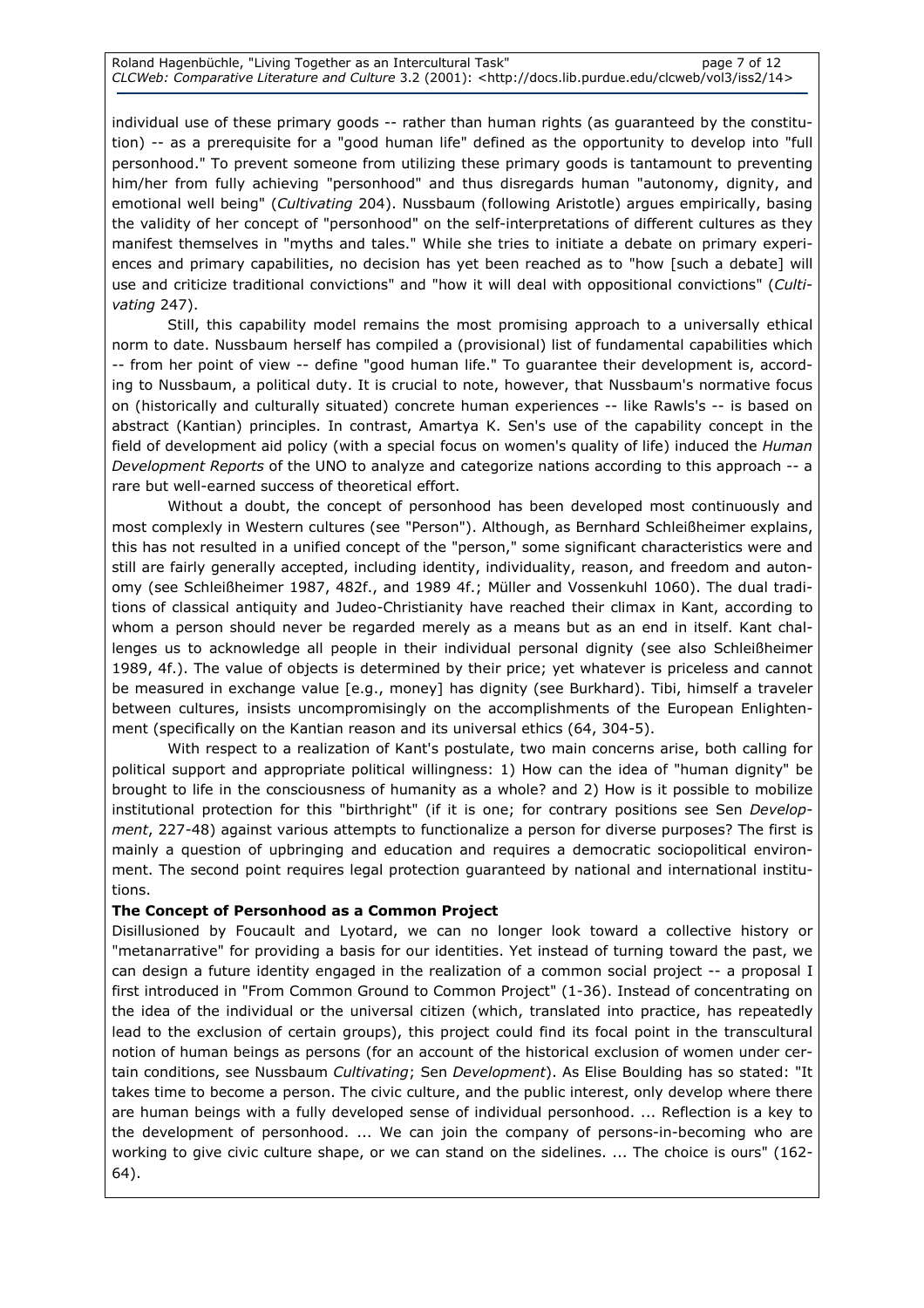Lately, the concept of personhood has received much critical and literary attention again - in both Western and non-Western cultures (see Bloom 4-6; as well as the contributions by Joseph Elder, Robert Thurman, and Paul Valliere in Bloom's volume for a discussion of the significance of the individual in Hinduism, Buddhism, Confucianism, and the Russian Orthodox Church). The current Western emphasis on the concept of 'personhood' is related to the fact that philosophers (e.g., Nussbaum) as well as cultural critics and historians (e.g., Himmelfarb) have moved center stage the notion of "virtue" in their discussions of values (e.g., Zagebski; McKinnon). At the same time, the term "character," neglected since Modernism, has gained importance in literary criticism, psychology, and ethics, especially in connection with an "ethical attitude" and (especially since Sartre) the existential personal decision. In a recently published study on the relation between "freedom" and "justice," J. Melvin Woody comes to the conclusion that "freedom" is meaningless without "integrity of character": "Freedom of choice" and "character" are two sides of the same coin (305).

In contrast to the (arguably Western) notion of human rights, the concept of personhood seems less contestable. The accusation of "Eurocentrism" does not apply for the very reason that the concept of "personhood" is not an exclusively Western achievement but also manifests itself (in similar forms) in other cultures -- although less in the sense of a fully developed metaphysics of the person or a theoretically coherent construct than in perpetually recurring efforts to find answers to questions such as: What constitutes a fully developed human being? and How does such a person relate toward his/her fellow human beings? From this inter-subjective and interactional perspective, the notion of personhood constitutes a highly suitable inter-cultural project for the following reasons: 1) Owing to its inherent performative quality, the concept of personhood defines a person's relationship to herself and her fellow human beings, thus regulating her daily social interactions. In the Middle Ages it was already generally accepted that "one person is not a person," which recalls the Confucian jen, according to which the human being as a person is always represented together with another person. Confucius declares: "By recognizing yourself in the Other, you are on your way to humanity" (qtd. in Bloom 122, 128). Peter Frederick Strawson similarly insists on an intersubjective aspect inherent in the concept of personhood, defining a person as someone who acknowledges other people as persons and vice versa. The concept of personhood is thus a reciprocally relational term. Apart from its rich philosophical, teleological, and political tradition throughout the European history of ideas, the notion of personhood has remained a radically open concept with the potential for further development. In contrast to the codified concept of human rights, the notion of personhood -- like the notion of the human being as a cultural being in general -- is an idea-in-progress, a processual and future-oriented concept, incomplete and incompletable in its cultural contingencies as well as its constantly changing historical definitions. It is this element of incompleteness, in particular, that should enable members of different cultures to make their specific contributions (determined by their respective culture and history) to the self-conception of human beings.

The definition of personhood and its political realization thus becomes a genuinely transcultural task, inviting and equally valorizing the contributions of everybody. Without a wide range of diverse participants, any understanding of human beingness would have to remain insufficient and unbalanced. Moreover, a common project is the crucial prerequisite for ensuring that people from various cultures can engage with each other productively and acknowledge each other as partners. An intercultural dialogic exchange along these lines may indeed offer numerous opportunities to build bridges across cultural borders, as Bassam Tibi has suggested in his study quoted above. Such a dialogue -- less in the sense of a discourse à la Habermas (which aims at promoting the better argument) than in the sense of an open conversation -- will call on every participant to answer the following questions from his/her special point of view: "What constitutes a human being?," or, more appropriately, "Who are we?" Instead of demanding a traditional definition of the human being, this approach places the practice of social interaction (i.e., the appropriateness of interpersonal relationships) at the center of interest. Thus "Who are we?" ultimately becomes even less important than the question: "How do we interact with each other?" No doubt the two questions are closely interrelated. In spite of the great variety of cultural value systems and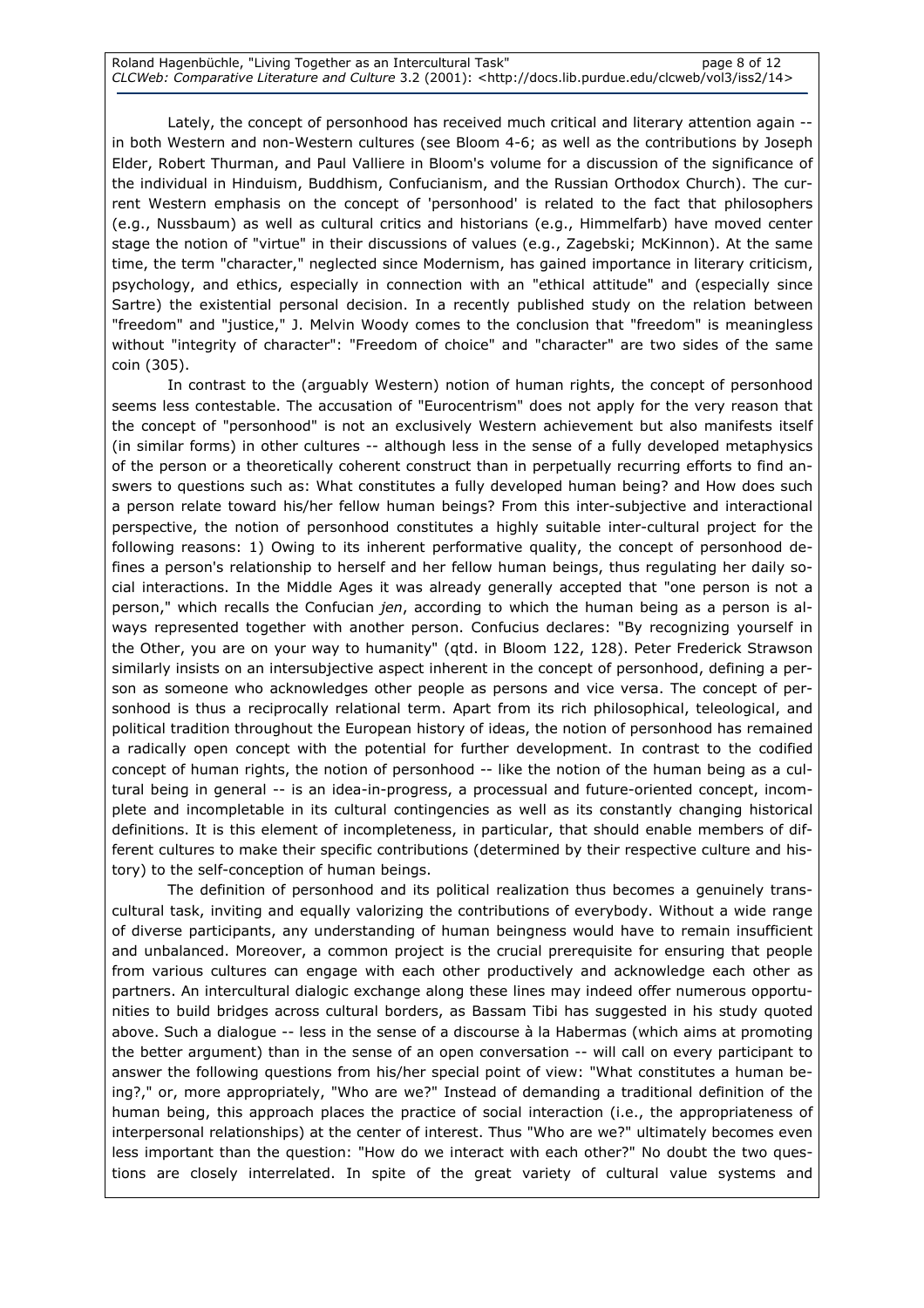#### Roland Hagenbüchle, "Living Together as an Intercultural Task" https://www.page 9 of 12 CLCWeb: Comparative Literature and Culture 3.2 (2001): <http://docs.lib.purdue.edu/clcweb/vol3/iss2/14>

worldviews, one can still observe considerable correspondences in the negotiation of intersubjective relations. Such correspondences mainly refer to central values such as "truth telling, beneficence, promise keeping, courage, self-control, and justice" (see Harbour 155-170). According to Harbour, "primary moral values" are -- in contrast to culturally specific "secondary" and "tertiary" values -- transcultural in nature and are based less on reflection (or reason) than on deeper emotional patterns of reaction: "Morality involves evaluations that bear on the essence of being human" (Harbour 159; see also Schleißheimer "Der Mensch").

Not only do interculturally corresponding values turn out to be "primary" values as such; they also become "a touchstone for individual and sociocultural behavior" (Harbour 170). A.J.M. Milne refers to the following as transcultural moral norms: "respect for human life, pursuit of justice, fellowship, social responsibility, freedom from arbitrary interference, honorable treatment, and civility" (21). In this context Michael Walzer talks of a kind of "minimal morality," which is shared by all cultures (Walzer Thick and Thin, 1-19). According to Walzer, people with completely different cultural backgrounds can accept each other, help each other and have the opportunity to learn from each other on this moral basis (Walzer Objectivity, 8). In the context of such correspondences, a general human feeling, thinking, and judging manifests itself. At least as far as "core values" are concerned, something like a universal ethos emerges. Whereas cultural relativism still applies to "secondary and tertiary values," "core values," according to Harbour, are "objective principles" (qtd. in Amstutz 10). The acceptance of the highest moral principles as universally valid norms (as Harbour proposes) almost assumes the quality of a natural law. In view of the debates on relativism, this is a highly unconventional form of explanation. Yet the crucial question whether the shared features observed by Harbour and others (see Harbour 162-64; for a discussion of the positions of Milne, Walzer, Klukhohn, Brandt, Lewis, Rokeach, Schwarz, and Bilsky) only manifest themselves on such a highly abstract level and disappear in more concrete and reality-based situations remains at present still unanswered.

## Concluding Thoughts

To reflect on basic ethical and political concepts from an intercultural perspective, and thus to suggest a transcultural horizon of values for joint political action is a challenge that can only be met through interdisciplinary and intercultural cooperations. It is undoubtedly necessary, as Dieter Senghaas warns, to transcend one's own limited point of view (215). What would be equally necessary, but cannot be attempted here, is to look back at oneself from a radically external perspective. Such a bifocal understanding or "compound vision" (Hagenbüchle "Das Subjekt"; Hagenbüchle and Raab, xii-xv) constitutes an indispensable prerequisite for a productive intercultural dialogue. Yet the difficulties remain considerable. Dialogue in the sense mentioned above constitutes a form of cultural analysis, which in turn implies criticism of both one's own and the foreign culture. Finally, it is not easy to alleviate the tensions between divergent modes of observation and the desire for an all-encompassing frame of reference (Bal 7, 12-14). A look at James Clifford's Routes: Travel and Translation in the Late Twentieth Century may highlight these problems. Central ethico-political concepts inevitably reflect a culture's specific history -- however defined. The extent to which non-Western cultures may thus privilege completely different terms requires further investigation. "Understanding" a culture, according to Clifford Geertz, is tantamount to reading an alien, faded, incomplete manuscript full of contradictions, questionable amendments, and tendentious commentaries (15). This also means, however, that any intercultural dialogue will needs consist of different languages and modes of discourse, and that its primary goal will have to be the development of a common mode of conversation (see Senghaas 195-221). The inherent heterogeneity of the subject positions involved will not permit any facile solutions. Uma Narayan has recently attacked Euro-American critics for their tendency to misuse developing countries as a mere mirror for critiquing their own culture, thus denying them a voice of their own. At the same time, a struggle for dominance would not accomplish anything either.

Intercultural negotiations demand no less than a new kind of thinking and acting, namely, bifocal thinking as social practice (see also Geertz's "bifocal understanding" and "cross- traveling" and Hall's "bifocal perspective"). Only by employing a dialectical discourse -- that is, by adopting each other's perspectives -- can culturally specific and hence differently perspectivized modes of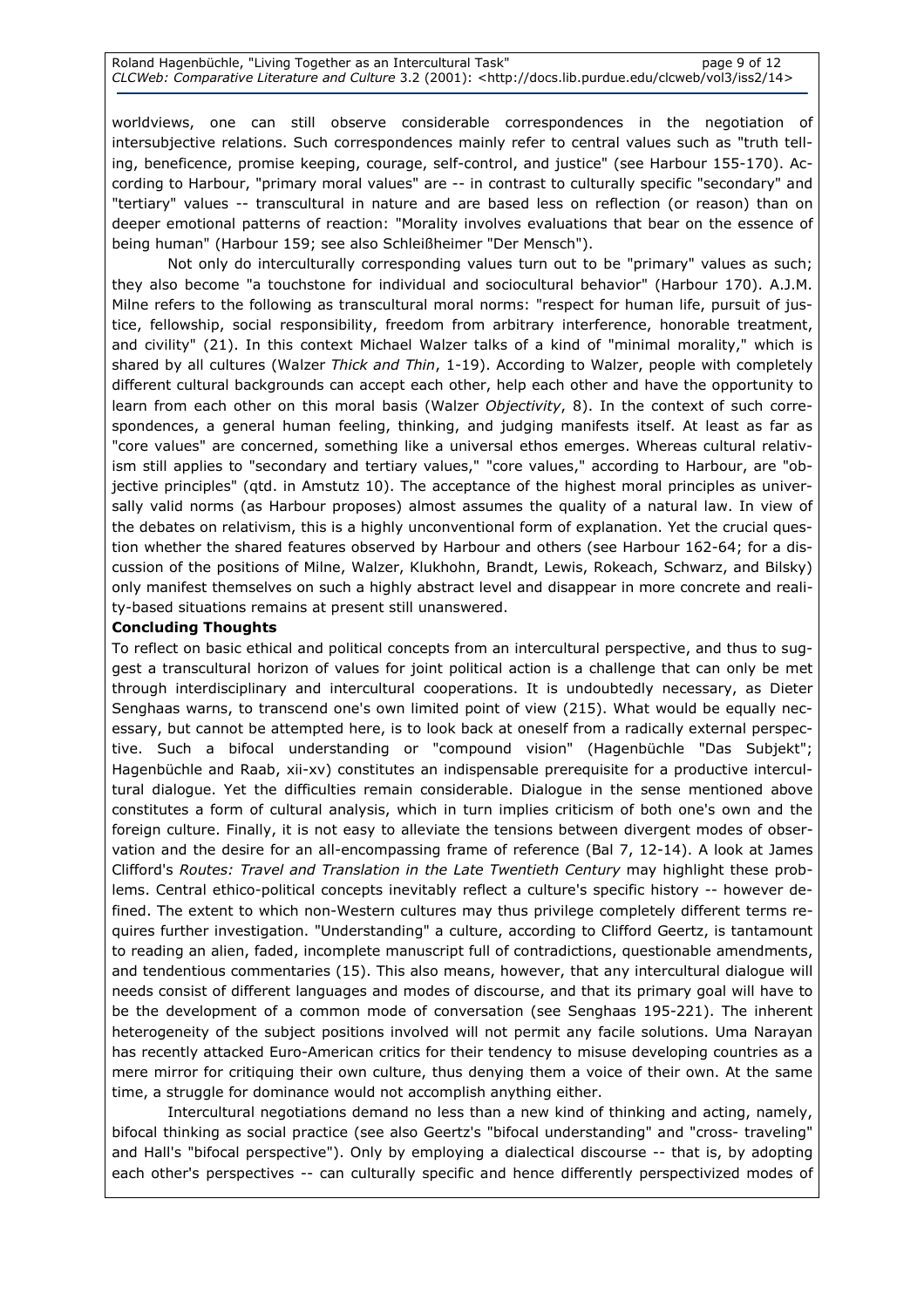subjectivity and discourses be reintegrated into an interdiscourse without subjecting the culturally competing elements to a new master discourse. Our objective must be "translation" (see Hall's notion of the translator as builder of bridges, 6) and certainly not homogenization. Translation, however, is apt to produce misunderstandings as the old dictum goes, traduttore, traditore. This is all the more true of intercultural translations, in which difficulties in understanding semantic and cultural codes add up and multiply (Clifford 6, 36-38, 41-42, 182-85). Moreover, translation is always interpretation (see Assmann and Assmann 11-28); not without reason is Hermes the god of traders and translators; as a go- between, he is also a trickster figure. In other words, mediators build bridges while at the same time also creating new obstacles. At best, they help us to familiarize ourselves with and adopt the foreign, without, however, removing its foreign quality; at the same time, they also throw into relief our own irreducibly foreign quality in encountering the Other. Without drawing on Foucault's archeological method, and without a large-scale intercultural cooperation such a dialogue cannot be realized.

The task outlined here is by no means an easy one, but it constitutes an indispensable basis for living together productively in an intercultural environment -- and it becomes more and more urgent every day (see Hahn 247-48). All participants will no doubt encounter surprising and productive insights. Yet despite all optimism, Uma Narayan's warning in Dislocating Cultures cannot be overlooked: "'Figuring out' what isn't 'getting across' seems inevitably a messy, provisional, and uncertain business ... I am fairly pessimistic about any quick fixes for these sorts of problems of informal 'border- crossings'" (105). And she quotes Himani Bannerji approvingly: "Our struggle is for a fundamental change in social relationships ... We are not going shopping in the market of cultural differences'" (qtd. in Narayan 157).

#### Works Cited

Abou, Selim. L'identité culturelle. Paris: Anthropos, 1986.

- Abou, Selim. Menschenrechte und Kulturen. Trans. A. Franke and W. Schmale. Bochum: Winkler, 1995.
- Amstutz, Mark R. International Ethics: Concepts, Theories, and Cases in Global Politics. Lanham: Rowman & Littlefield, 1999.
- Appiah, K. Anthony. "Race, Culture, Identity: Misunderstood Connections." Color Conscious: The Political Morality of Race. Ed. Appiah and Amy Gutmann. Princeton: Princeton UP, 1996. 30-105.
- Assmann, Jan, and Aleida Assmann. "Kultur und Konflikt: Aspekte einer Theorie des unkommunikativen Handelns." Kultur und Konflikt. Ed. Jan Assmann and Dietrich Harth. Frankfurt: Suhrkamp, 1990. 11-48.
- Bal, Mieke. "Introduction." The Practice of Cultural Analysis: Exposing Interdisciplinary Interpretation. Ed. Mieke Bal. Stanford: Stanford UP, 1999. 1-28.
- Bateson, Gregory, and Jürgen Rüesch. Kommunikation. Die soziale Matrix der Psychologie. Heidelberg: Auer, 1995.
- Bliss, Christopher. "Life-Style and the Standard of Living." The Quality of Life. Ed. Martha C. Nussbaum and Amartya K. Sen. Oxford: Clarendon P, 1993. 417-44.
- Bloom, Irene, J. Paul Martin, and Wayne L. Proudfoot, eds. Religious Diversity and Human Rights. New York: Columbia UP, 1996.
- Boulding, Elise. Building a Global Civic Culture: Education for an Interdependent World. New York: Columbia UP, 1988.

Buber, Martin. Werke. München: Kösel, 1962. Vol. 1.

- Burkhard, Franz-Peter. "Würde." Metzler Philosophie Lexikon. Ed. Peter Prechtl and Franz-Peter Burkhard. Stuttgart: Metzler, 1996. 580-83.
- Clifford, James. Routes: Travel and Translation in the Late Twentieth Century. Cambridge: Harvard UP, 1999. Dahrendorf, Ralf. After 1989: Morals, Revolution, and Civil Society. New York: St. Martin's P, 1997.
- Davis, Michael C. "Chinese Perspectives on Human Rights." Human Rights and Chinese Values. Ed. Michael C. Davis. Oxford: Oxford UP, 1995. 1-24.
- Geertz, Clifford. The Interpretation of Cultures: Selected Essays. New York: Basic Books, 1973.
- Habermas, Jürgen. Communication and the Evolution of Society. Trans. T. McCarthy. Boston: Beacon P, 1979. Hagenbüchle, Roland. "From Common Ground to Common Project." Negotiations of America's National Identity. Ed. Roland Hagenbüchle, Josef Raab, and Marietta Messmer. Tübingen: Stauffenburg, 2000. 1, 1-36.
- Hagenbüchle, Roland. "Das Subjekt als Grenzgänger." Von Rousseau zum Hypertext: Subjektivität in Theorie und Literatur der Moderne. Ed. Paul Geyer and Claudia Jünke. Würzburg: Königshausen und Neumann, 2001. Forthcoming.
- Hagenbüchle, Roland. "Subjektivität: eine historisch-systematische Hinführung." Geschichte und Vorgeschichte der modernen Subjektivität. Ed. Reto Luzius Fetz, Roland Hagenbüchle, and Peter Schulz. Berlin: De Gruyter, 1998. 1, 1-80.
- Hagenbüchle, Roland, and Josef Raab. "We Are All Grenzgängers." Negotiations of America's National Identity. Ed. Roland Hagenbüchle, Josef Raab, and Marietta Messmer. Tübingen: Stauffenburg, 2000. 1, xii-xvi.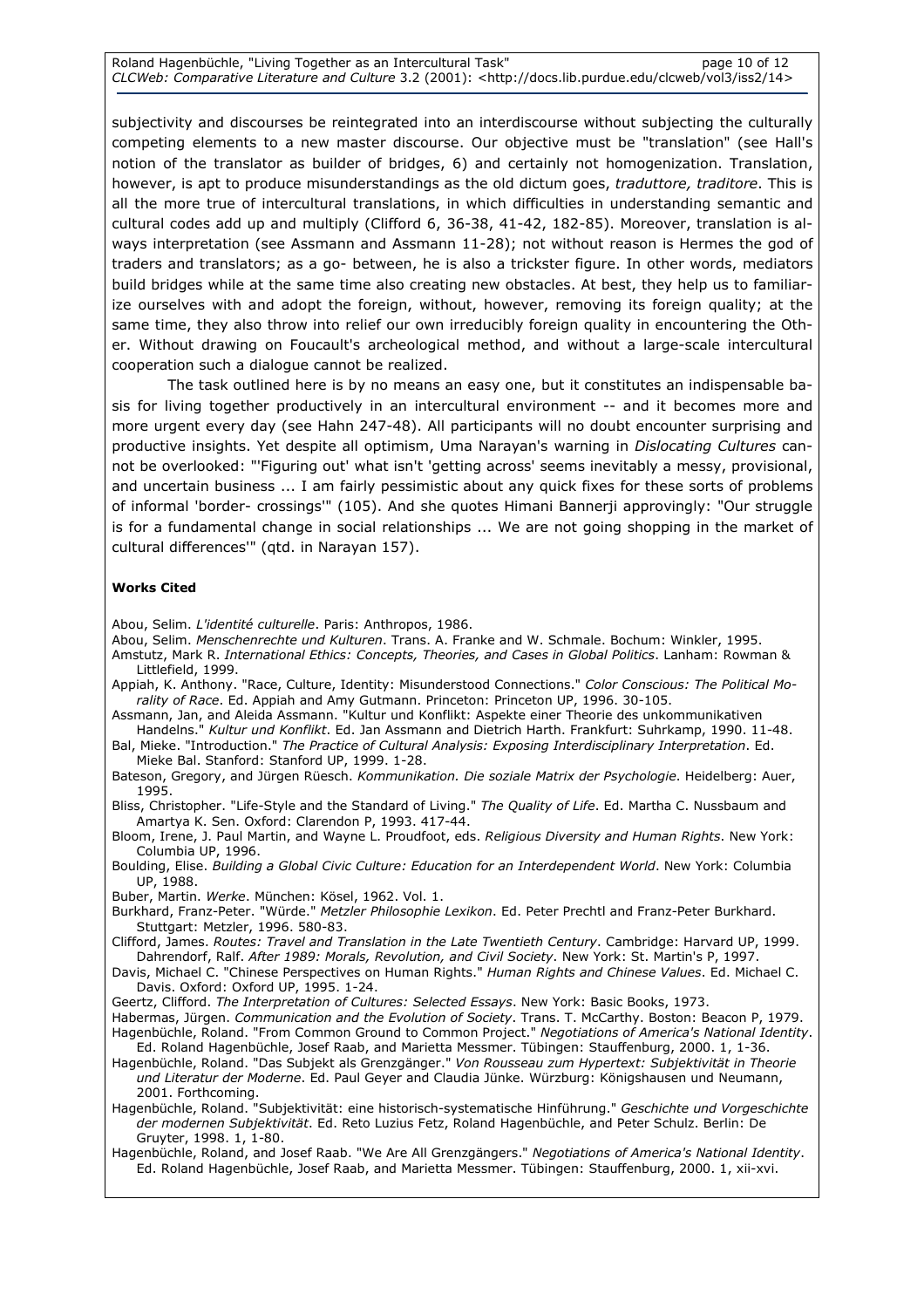Hahn, Carole L. Becoming Political: Comparative Perspectives on Citizenship Education. New York: State U of New York P, 1998.

Hall, Stuart. Rassismus und kulturelle Identität. Trans. and ed. Ulrich Mehlen. Hamburg: Argument, 1994.

Harbour, Francis V. "Basic Moral Values: A Shared Core." Ethics and International Affairs 9 (1999): 155-170. Hayden, Patrick. "Rawls, Human Rights and Cultural Pluralism." Theoria: A Journal of Social and Political Theory 92 (1998): 46-56.

Höffe, Otfried. "Eine föderale Weltrepublik." Information Philosophie 3 (1999): 7-19.

Hoffmann, Stanley. "Dreams of a Just World." New York Review of Books 2 Nov. 1955: 52- 56.

Hollinger, David A. Postethnic America. New York: Basic Books, 1995.

Huntington, Samuel P. The Clash of Civilizations and the Remaking of World Order. London: Touchstone, 1998. Huntington, Samuel P. "Islamisten bekämpfen Reformpläne." Neue Zürcher Zeitung (15 March 2000): 5.

Kekes, John. Moral Wisdom and Good Lives. Ithaca: Cornell UP, 1995.

Kekes, John. The Morality of Pluralism. Princeton: Princeton UP, 1993.

Kekes, John. Moral Tradition and Individuality. Princeton: Princeton UP, 1989.

Kuper, Adam. Culture: An Anthropologist's Account. Cambridge: Harvard UP, 1999.

Lévy-Strauss, Claude. The Savage Mind. Chicago: U of Chicago P, 1966.

Loh, Christine. "The Vienna Process and the Importance of Universal Standards in Asia." Human Rights and Chinese Values. Ed. Michael C. Davis. Oxford: Oxford UP, 1995. 145-87.

McKinnon, Christine. Character, Virtue Theories, and the Vices. New York: Broadview, 1999.

#### Michaels, Walter Benn. Our America: Nativism, Modernism, and Pluralism. Durham: Duke UP, 1995. Milne, A.J.M. "Human Rights and the Diversity of Morals: A Philosophical Analysis of Rights and Obligations in

the Global System." Rights and Obligations in North-South Relations: Ethical Dimensions of Global Problems. Ed. Moorehead Wright. New York: St. Martin's P, 1986. 21-48.

Müller, Max, and Wilhelm Vossenkuhl. "Person." Handbuch philosophischer Grundbegriffe. Ed. Hermann Krings, Hans Michael Baumgartner, and Christoph Wild. München: Kösel, 1973. 2, 1059-70.

Narayan, Uma. Dislocating Cultures. London: Routledge, 1997.

Nussbaum, Martha C. Cultivating Humanity: A Classical Defence of Reform in Liberal Education. Cambridge: Harvard UP, 1997.

Nussbaum, Martha C. Gerechtigkeit oder das gute Leben. Ed. Herlinde Pauer-Studer. Trans. Ilse Utz. Frankfurt: Suhrkamp, 1999.

Nussbaum, Martha C., and Amartya K. Sen, eds. The Quality of Life. Oxford: Clarendon P, 1993.

"Person." Historisches Wörterbuch der Philosophie. Ed. Joachim Ritter, Karlfried Gründer, and Günther Bien. Basel: Schwabe, 1989. 7, 269-338.

Rashid, Ahmed. Taliban, Islam, Oil and the New Great Game in Central Asia. London: Tauris Publishers, 2000. Rawls, John. A Theory of Justice. Cambridge: Harvard UP, 1971.

Rawls, John. "The Law of Peoples." Critical Inquiry 20.1 (1993): 36-68.

Rorty, Richard. Objectivity, Relativism, and Truth. Cambridge: Cambridge UP, 1991.

Schleißheimer, Bernhard. "Der Mensch als Person: Anthropologische Skizze zur Grundlegung einer Pädagogik." Pädagogische Welt 41.11 (1987): 482-86.

Schleißheimer, Bernhard. "Der Mensch als Person: Würde, Chance, Risiko." Agora 5.3-4 (1989): 4-9.

Schmale, Wolfgang, ed. Human Rights and Cultural Diversity. Goldbach: Keip, 1993.

Sen, Amartya K. Development as Freedom. New York: Knopf, 1999. Sen, Amartya K. "Capability and Well-Being." The Quality of Life. Ed. Martha C. Nussbaum and Amartya K. Sen. Oxford: Clarendon P, 1993. 30- 53.

Senghaas, Dieter. Zivilisierung wider Willen. Der Konflikt der Kulturen mit sich selbst. Frankfurt: Suhrkamp, 1998.

Smart, Ninian. World Philosophies. London: Routledge, 1999.

Spiro, Melford E. Anthropological Other or Burmese Brother?: Studies in Cultural Analysis. New Brunswick: Transaction Publishers, 1992.

Strawson, Peter Frederick. Die Grenzen des Sinns. Ein Kommentar zu Kants Kritik der reinen Vernunft. Trans. Ernst Michael Lange. Frankfurt: Hain, 1992.

Taylor, Charles. Multiculturalism and "The Politics of Recognition." Ed. Amy Gutman. Princeton: Princeton UP, 1992.

Tibi, Bassam. Der Krieg der Zivilisationen: Zwischen Vernunft und Fundamentalismus. Hamburg: Hoffmann & Campe, 1995.

Walzer, Michael. Thick and Thin: Moral Argument at Home and Abroad. Notre Dame: U of Notre Dame P, 1994. Walzer, Michael. "Objectivity and Social Meaning." Ed. Martha C. Nussbaum and Amartya K. Sen. Oxford: Clarendon P, 1993. 165-184.

Whitmer, Barbara. The Violence Mythos. Albany: State U of New York P, 1997.

Woody, J. Melvin. Freedom's Embrace. University Park: Pennsylvania State UP, 1998.

Zagebski, Linda Trinkaus. Virtues of the Mind: An Inquiry into the Nature of Virtue and the Ethical Foundations of Knowledge. Cambridge: Cambridge UP, 1996.

Author's Profile: Roland Hagenbüchle is professor emeritus of the Catholic University at Eichstätt where he held the chair of American Studies from 1980-96. His publications include Sündenfall und Wahlfreiheit in Miltons Paradise Lost (1967), Emily Dickinson. Wagnis der Selbstbegegnung (1988), as well as numerous articles in US-American, Austrian, German, Polish, and Swiss learned journals. Among edited volumes he has published are American Poetry between Tradition and Modernism (1984), Poetic Knowledge: Circumference and Center (1980; with J.T. Swann), Poetry and Epistemology: Turning Points in the History of Poetic Knowledge (1986; with L. Skandera), Poetry and the Fine Arts (1989; with J.S. Ollier), Das Paradox: Eine Herausforderung des abendländischen Denkens (1992; with P. Geyer), Geschichte und Vorgeschichte der modernen Subjektivität